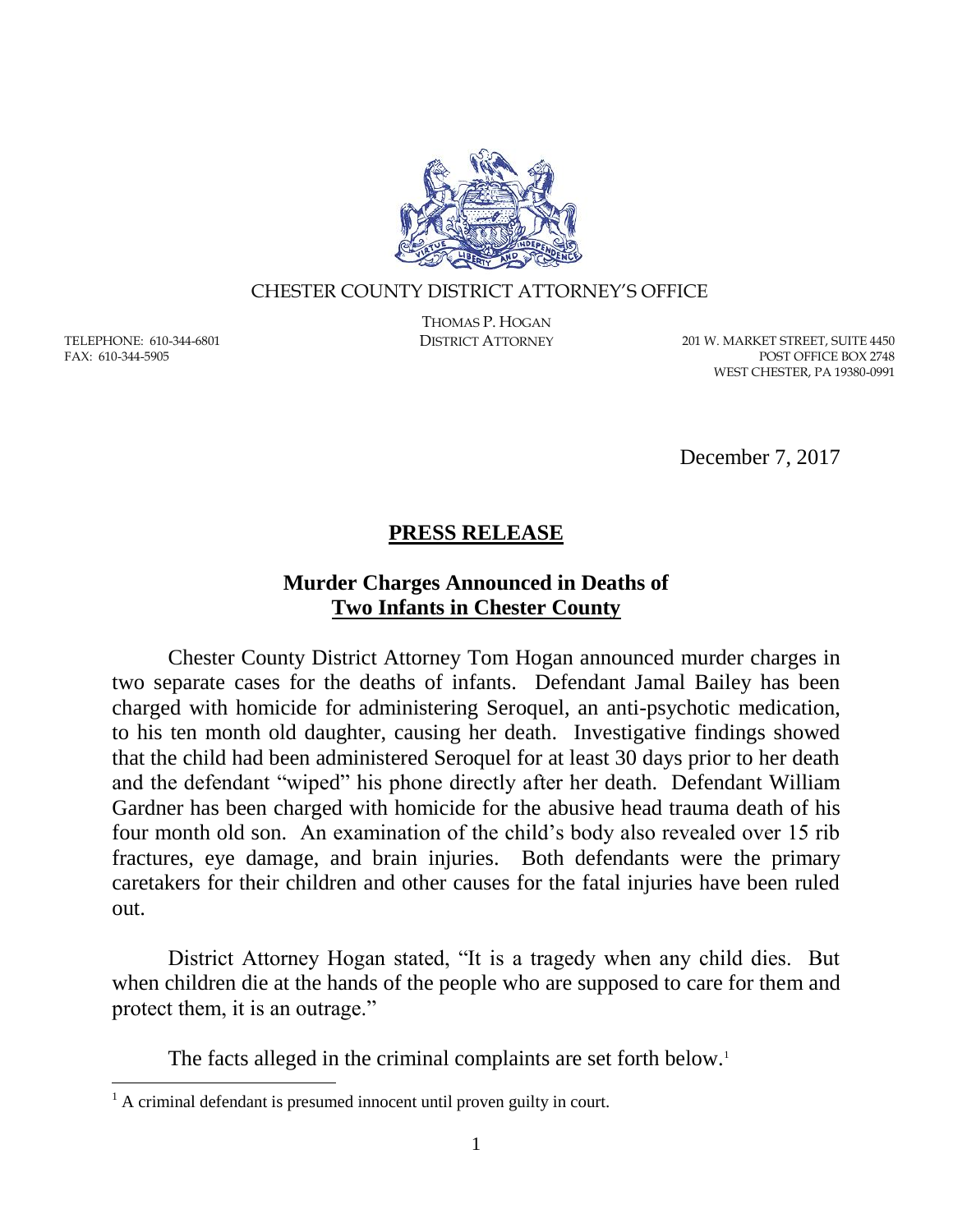### 1. Commonwealth v. Jamal Bailey

Defendant Jamal Bailey is 41 years old. He resided at 38½ West Lancaster Avenue, Downingtown, Chester County, Pennsylvania. The defendant was the sole care provider for his ten month old daughter, Lynail Bailey.

On April 26, 2017, Downingtown police officers responded to a 911 call at the defendant's residence. Police officers found the infant victim unresponsive, with a greenish mucus coming from her mouth and nose. She was taken to the hospital and pronounced dead.

An autopsy of the little girl revealed that she had died from quetiapine intoxication. Quetiapine, brand name Seroquel, is an anti-psychotic medication. It is not approved for use in children or infants. The victim was not prescribed this anti-psychotic drug.

The investigation revealed that the defendant had a prescription for Seroquel, which he was prescribed for a bi-polar diagnosis. The defendant stated that the baby was not a good sleeper, and the baby's sleeping habits were making him tired. The defendant explained that Seroquel made him sleepy. However, the defendant denied giving Seroquel to the baby to get her to sleep. The explanations offered for how the baby was exposed to Seroquel included the possibility that: (1) she reached the pill bottle of Seroquel from her crib and opened it; (2) the defendant inadvertently mixed the drug into her formula once; and (3) the pills were spilled throughout the residence.

A Chester County Detective had the foresight to recover hair from the infant victim. Hair samples can show how long a person has been exposed to a drug. In this case, the victim's hair sample revealed that she had been ingesting Seroquel for 30-45 days prior to her death.

The police seized the defendant's phone after the death of his daughter. The defendant had "wiped" the contents of his phone after the baby's death.

The defendant has been charged with third degree murder and related charges.

Downingtown Police Chief Howard Holland stated, "The Downingtown Borough Police Department and Chester County Detectives worked tirelessly to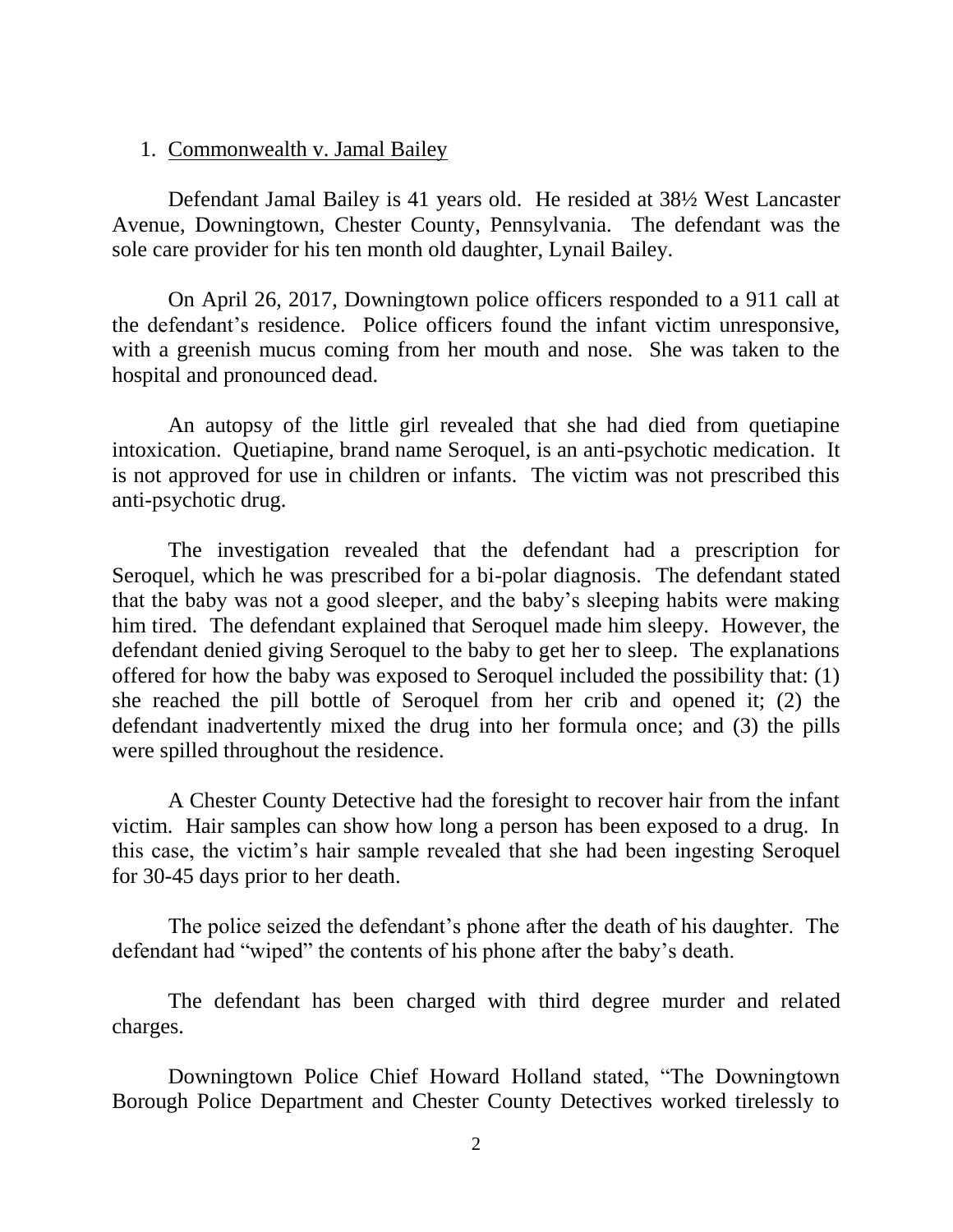bring home this case. Child abuse cases require team-work, patience, and extraordinary efforts. We will continue to work to see that justice is done for this child victim."

Anybody with information about this case should contact Downingtown Detective Andy Trautmann at (610) 269-0263 or Chester County Detective Jim Ciliberto at (610) 344-6866. Deputy District Attorney Megan King has been assigned to prosecute this case.

## 2. Commonwealth v. William Gardner

Defendant William Gardner is 27 years old. His last known address was 129 Foundry Street, Coatesville, Chester County, Pennsylvania.

In December of 2016, the defendant was in charge of taking care of his four month old son, Ayden Gardner. The defendant's mother worked during the day and the defendant was unemployed, leaving the defendant to take care of the baby.

On December 7, 2016, West Brandywine Township police officers responded to a 911 call at 20 Navajo Lane, West Brandywine Township, Chester County, Pennsylvania. The defendant was at the residence with the infant victim. The baby was lying on a sofa, blue and cold to the touch. He was transported to the hospital and pronounced dead.

The Chester County District Attorney's Office was called in to investigate. Chester County Detectives and the Chester County Coroner's Office initiated a series of complex medical examinations of the infant victim involving multiple specialists.

The medical findings were deeply disturbing. The baby had over 15 rib fractures, ranging from within days to over three months old (and the baby was only four months old). The victim had bruises on the spine and scalp. The brain of the infant showed acute and remote subdural hematomas, indicative of massive head trauma that was both recent and ongoing. The baby's eyes revealed retinal hemorrhages and optic nerve hemorrhages. This constellation of injuries show a baby that was abused severely and consistently over at least three months.

The detectives interviewed everybody associated with the child. They all confirmed that the defendant was the primary caretaker for the child and that nobody else had injured the baby in any way. On the date of the baby's death, the